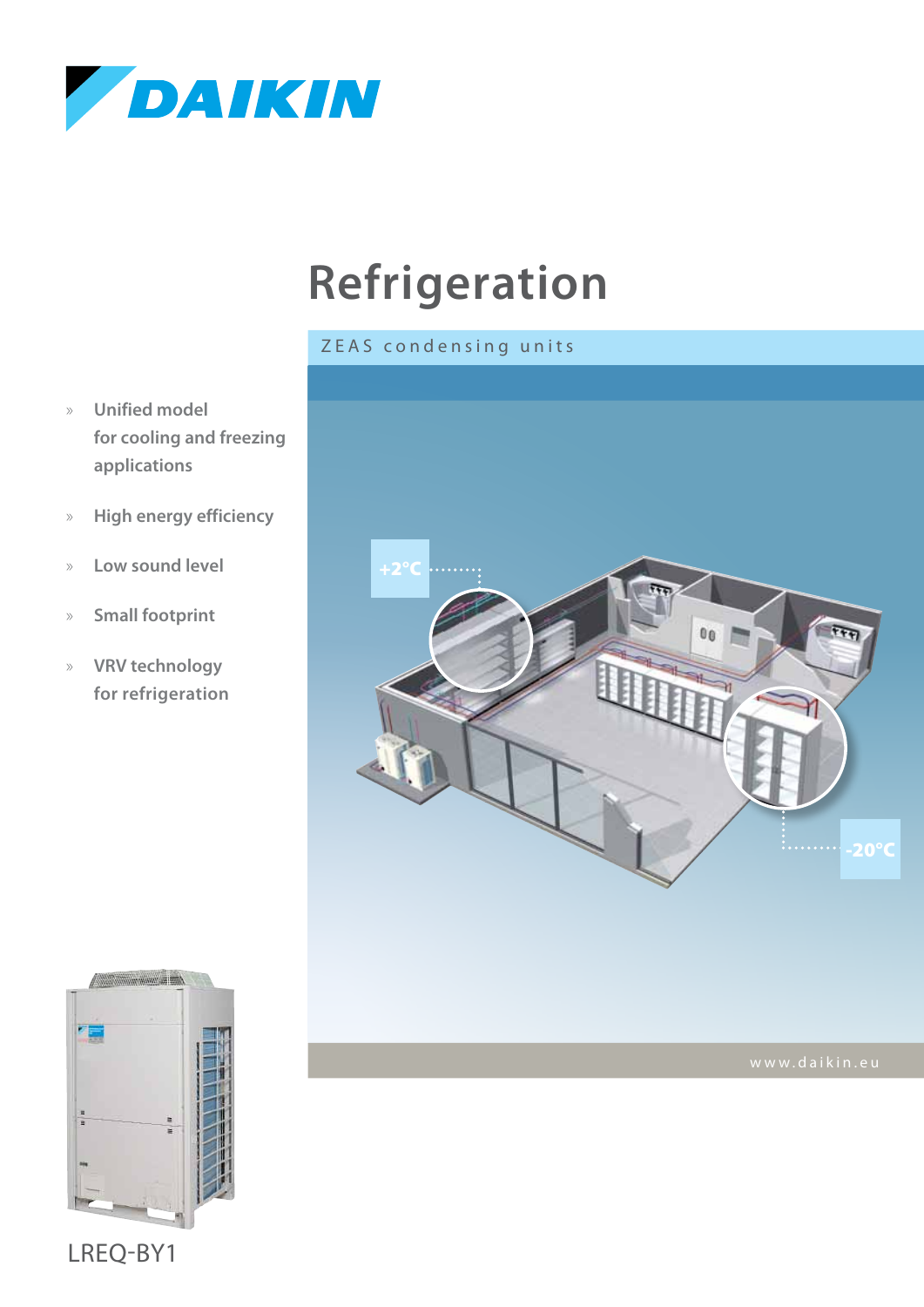

With this new range of inverter driven condensing units Daikin expands its range of specified solutions with **unified models for medium and low temperature refrigeration applications**.

The ZEAS condensing units are the perfect solution for applications with fluctuating loads and **high energy efficiency needs,** including supermarkets, blast coolers and freezers, cold storage, butchers, bakeries, restaurants, petrol station retail outlets.

On top of that their small footprint and low sound emissions allow installation in virtually any available place.

#### Main benefits

- **Small footprint**
- Fully equipped, easy to install solution
- Low operating sound level
- DC inverter scroll compressor with economiser function for high energy efficiency and reliable performance
- › VRV (Variable Refrigerant Volume) technology for flexible application range

#### Installer benefits

- › For applications with variable load conditions
- Factory tested and pre-programmed for quick and easy installation and commissioning
- › Increased installation flexibility thanks to overall **limited dimensions**
- Parts and support available throughout the Daikin network

### End-user benefits

- **Low energy consumption**
- Low sound level including 'night mode' operation
- Strong anti-corrosion housing for long life, even in harsh environmental conditions
- › Fully packaged unit at a very competitive price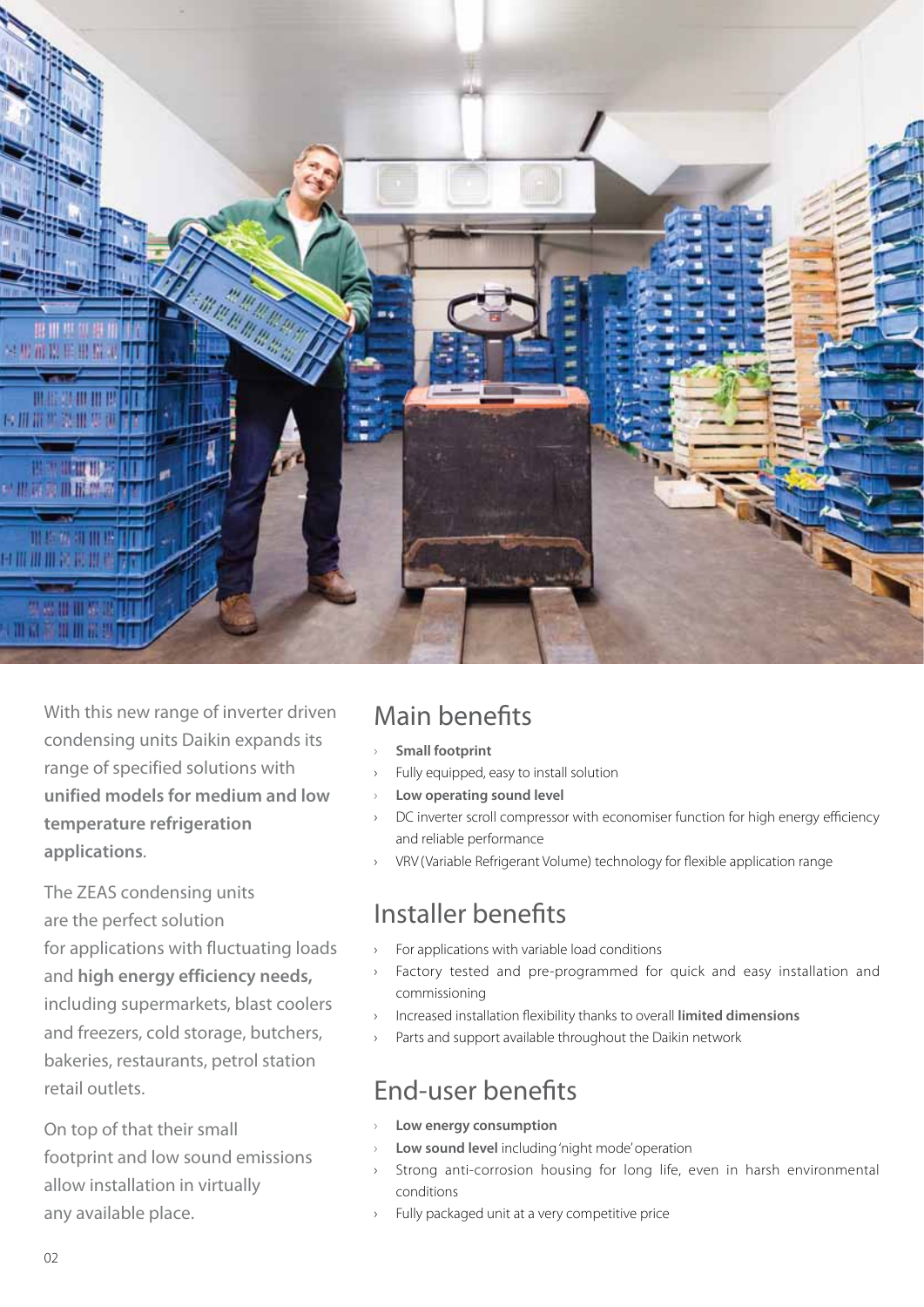## Inverter control for high energy efficiency…

Daikin's ZEAS range is based on the company's proven VRV technology, which is renowned for its energy efficiency, reliability and controllability, resulting in lower CO<sub>2</sub> emissions and reduced operating costs.

The units use **DC inverter scroll compressors**, which can meet cooling demand, while consuming less power than traditional units. High levels of energy efficiency are achieved, even in partial load conditions.

#### … and low noise levels

ZEAS condensing units are far quieter than traditional units too, because the inverter control allows fan speeds to be kept low while still meeting cooling demand. Sound levels can be adjusted to match environmental requirements or the time of day. At night, for example, maximum fan speeds can be lowered to reduce noise, with only a limited loss of refrigeration capacity. The fans have blades and grills designed specially to reduce turbulence and lower noise further.

# Small footprint

- **A very compact design: best surface/capacity ratio in the market**
- **Easy to install, even in small spaces**
- **Little space required between units**